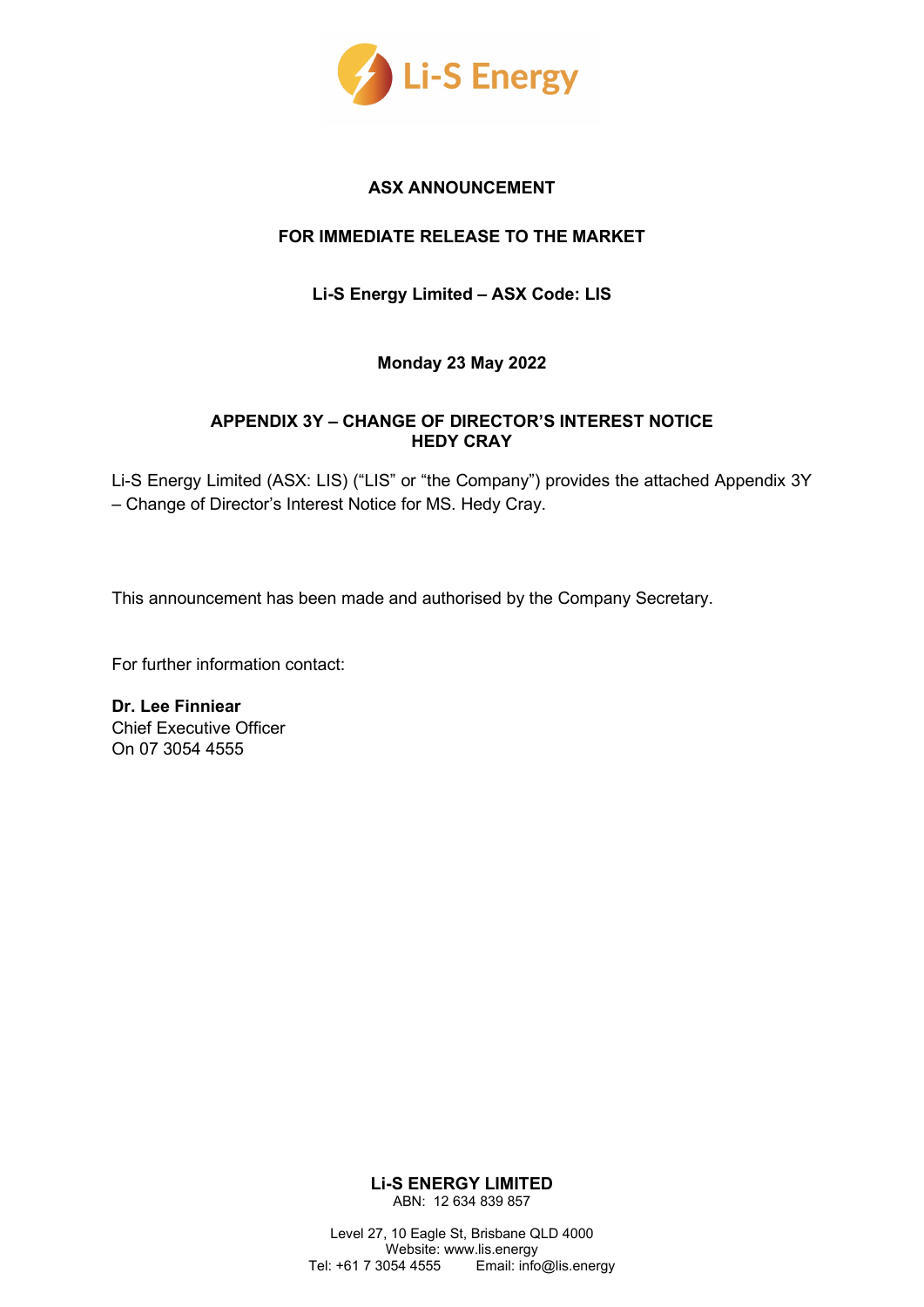### *Rule 3.19A.2*

# **Appendix 3Y**

# **Change of Director's Interest Notice**

*Information or documents not available now must be given to ASX as soon as available. Information and documents given to ASX become ASX's property and may be made public.*

Introduced 30/09/01 Amended 01/01/11

|            | Name of entity Li-S Energy Limited |
|------------|------------------------------------|
| <b>ABN</b> | 12 634 839 857                     |

We (the entity) give ASX the following information under listing rule 3.19A.2 and as agent for the director for the purposes of section 205G of the Corporations Act.

| <b>Name of Director</b> | <b>Hedy Cray</b>  |
|-------------------------|-------------------|
| Date of last notice     | 27 September 2021 |

### **Part 1 - Change of director's relevant interests in securities**

*In the case of a trust, this includes interests in the trust made available by the responsible entity of the trust*

Note: In the case of a company, interests which come within paragraph (i) of the definition of "notifiable interest of a director" should be disclosed in this part.

| Direct or indirect interest                                                                                                                         | Direct and Indirect                                                                                                                                              |
|-----------------------------------------------------------------------------------------------------------------------------------------------------|------------------------------------------------------------------------------------------------------------------------------------------------------------------|
| Nature of indirect interest<br>(including registered holder)<br>Note: Provide details of the circumstances giving rise to the relevant<br>interest. | Cray Super Fund Pty Ltd<br><cray a="" c="" fund="" super=""><br/>Ms. Hedy Cray is a Director of Cray Super<br/>Fund Pty Ltd and a beneficiary of the Cray</cray> |
| Date of change                                                                                                                                      | Super Fund.<br>18 May 2022                                                                                                                                       |

<sup>+</sup> See chapter 19 for defined terms.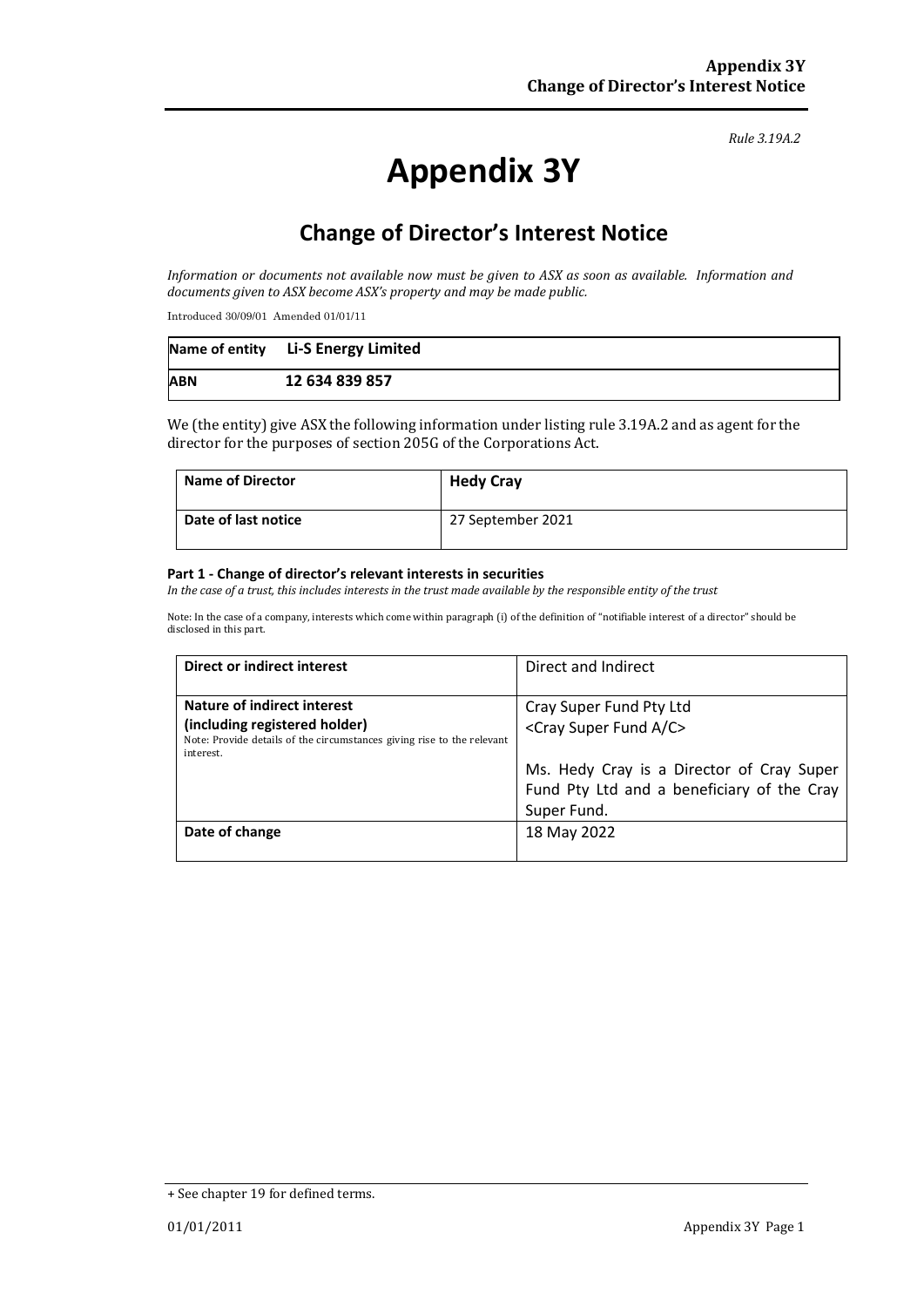| No. of securities held prior to change                                                                                                                                      | Direct:                                                                        |
|-----------------------------------------------------------------------------------------------------------------------------------------------------------------------------|--------------------------------------------------------------------------------|
|                                                                                                                                                                             | 480,000 Services Rights (Escrowed 24 months<br>from ASX Quotation).            |
|                                                                                                                                                                             | Indirect - Cray Super Fund Pty Ltd<br><cray a="" c="" fund="" super=""></cray> |
|                                                                                                                                                                             | 27,201 fully paid ordinary shares<br>(Escrowed 24 months from ASX Quotation)   |
|                                                                                                                                                                             | 36,000 fully paid ordinary shares                                              |
|                                                                                                                                                                             | 3,000 fully paid ordinary shares                                               |
| <b>Class</b>                                                                                                                                                                | Fully paid ordinary shares                                                     |
| <b>Number acquired</b>                                                                                                                                                      | 101,750                                                                        |
| <b>Number disposed</b>                                                                                                                                                      | Nil                                                                            |
| <b>Value/Consideration</b><br>Note: If consideration is non-cash, provide details and estimated<br>valuation                                                                | \$0.59 per share                                                               |
| No. of securities held after change                                                                                                                                         | Direct:                                                                        |
|                                                                                                                                                                             | 480,000 Services Rights (Escrowed 24 months<br>from ASX Quotation).            |
|                                                                                                                                                                             | Indirect - Cray Super Fund Pty Ltd<br><cray a="" c="" fund="" super=""></cray> |
|                                                                                                                                                                             | 27,201 fully paid ordinary shares<br>(Escrowed 24 months from ASX Quotation)   |
|                                                                                                                                                                             | 140,750 fully paid ordinary shares                                             |
|                                                                                                                                                                             |                                                                                |
|                                                                                                                                                                             |                                                                                |
|                                                                                                                                                                             |                                                                                |
| Nature of change<br>Example: on-market trade, off-market trade, exercise of options, issue<br>of securities under dividend reinvestment plan, participation in buy-<br>back | On-Market Trade                                                                |
|                                                                                                                                                                             |                                                                                |

<sup>+</sup> See chapter 19 for defined terms.